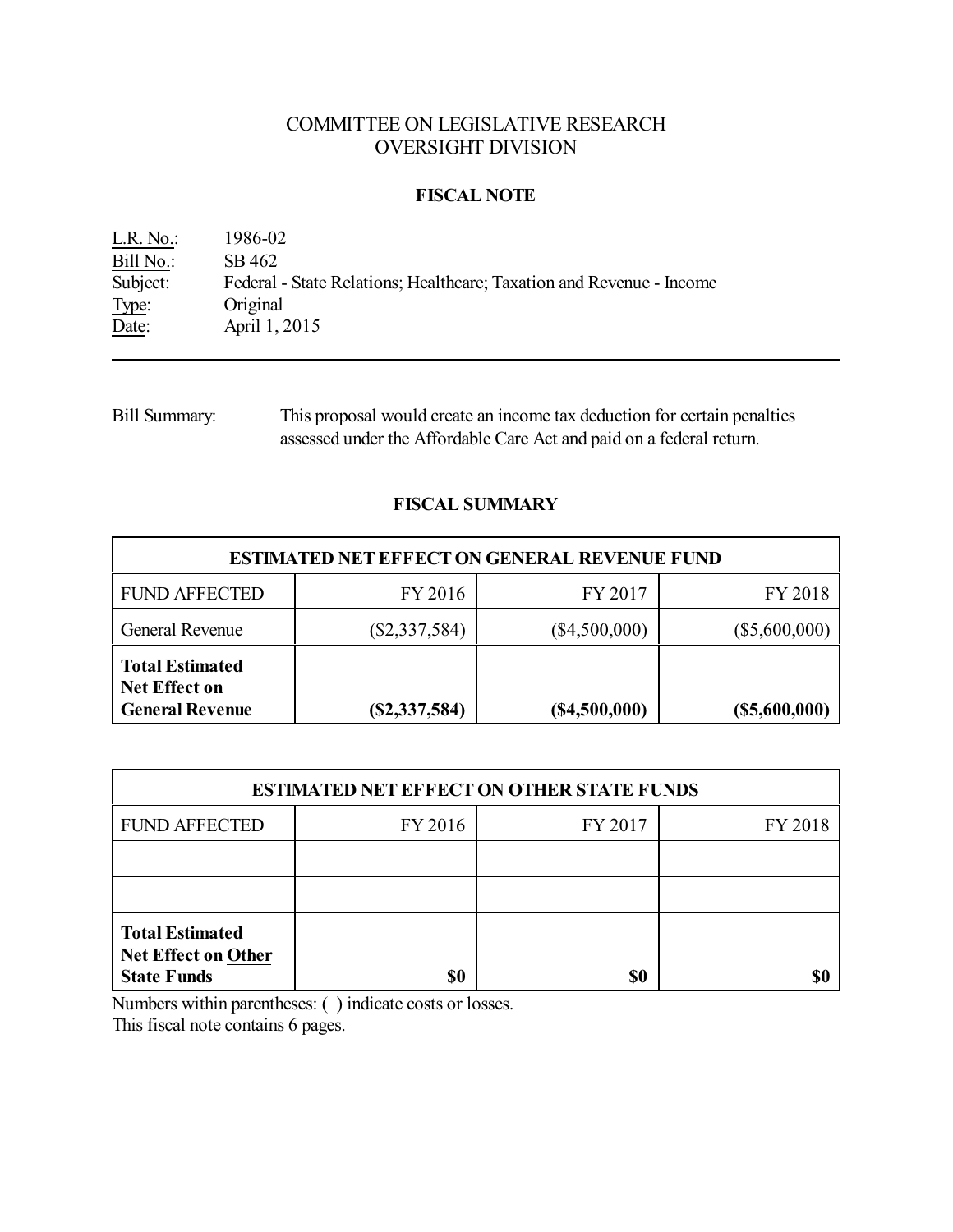L.R. No. 1986-02 BillNo. SB 462 Page 2 of 6 April 1, 2015

| <b>ESTIMATED NET EFFECT ON FEDERAL FUNDS</b>                        |         |         |         |  |  |
|---------------------------------------------------------------------|---------|---------|---------|--|--|
| <b>FUND AFFECTED</b>                                                | FY 2016 | FY 2017 | FY 2018 |  |  |
|                                                                     |         |         |         |  |  |
|                                                                     |         |         |         |  |  |
| <b>Total Estimated</b><br>Net Effect on All<br><b>Federal Funds</b> | \$0     | \$0     | S(      |  |  |

| <b>ESTIMATED NET EFFECT ON FULL TIME EQUIVALENT (FTE)</b>    |         |         |         |  |  |
|--------------------------------------------------------------|---------|---------|---------|--|--|
| <b>FUND AFFECTED</b>                                         | FY 2016 | FY 2017 | FY 2018 |  |  |
|                                                              |         |         |         |  |  |
|                                                              |         |         |         |  |  |
| <b>Total Estimated</b><br><b>Net Effect on</b><br><b>FTE</b> |         |         |         |  |  |

 $\boxtimes$  Estimated Net Effect (expenditures or reduced revenues) expected to exceed \$100,000 in any of the three fiscal years after implementation of the act.

| <b>ESTIMATED NET EFFECT ON LOCAL FUNDS</b>       |     |     |     |  |  |
|--------------------------------------------------|-----|-----|-----|--|--|
| I FUND AFFECTED<br>FY 2016<br>FY 2017<br>FY 2018 |     |     |     |  |  |
| Local Government                                 | \$0 | \$0 | \$0 |  |  |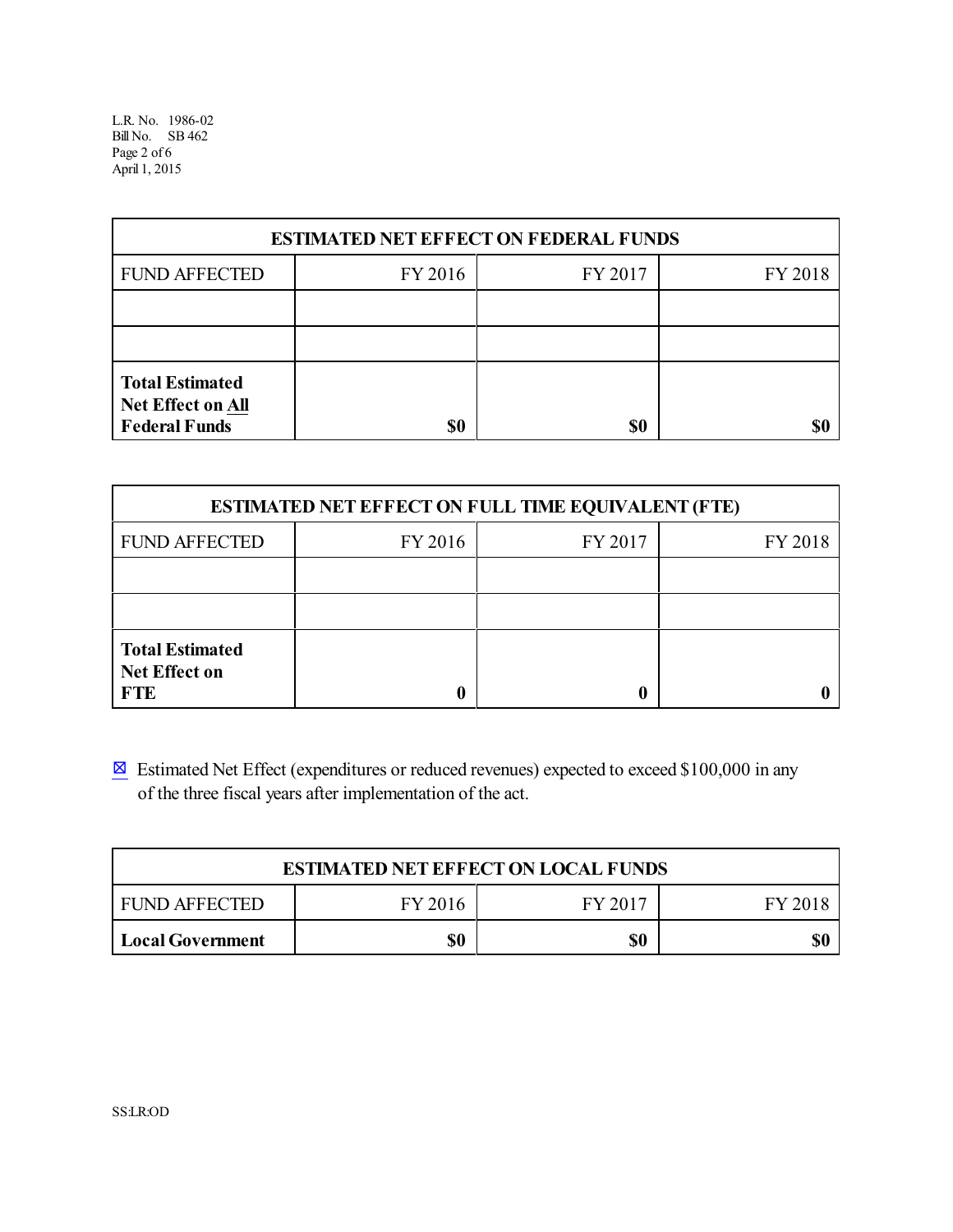L.R. No. 1986-02 BillNo. SB 462 Page 3 of 6 April 1, 2015

# **FISCAL ANALYSIS**

#### **ASSUMPTION**

Officials from the **Department of Revenue (DOR)** assume this proposal would provide individual taxpayers with a new deduction from Missouri adjusted gross income for amounts assessed and paid due to the Affordable Care Act.

DOR officials stated they used the federal Congressional Budget Office estimates to determine the potential impact of the deduction. The Department assumed that 1.88 percent of the federal individual penaltywould be attributable to Missouri residents.

DOR officials stated their estimate of the impact of this proposal to Total State Revenue as a cost of \$2.3 million in FY 2016, \$4.5 million in FY 2017, and \$5.5 million in FY 2018.

#### Administrative impact

DOR officials assume their organization would be required to make form and programming changes. In addition, Personal Tax would require two additional Revenue Processing Technicians I (Range 10, Step L) for error correction and additional correspondence, and Collections and Tax Assistance would require two additional Tax Collection Technicians I (Range 10, Step L) for the delinquent and non-delinquent tax lines since there would be additional customer contacts with questions regarding the deduction and notice of adjustments. Each technician would require CARES equipment and license.

The DOR estimate of administrative cost for this proposal including four additional employees and the related benefits, equipment, and expense, totaled \$146,449 for FY 2016, \$168,170 for FY 2017, and \$169,914 for FY 2018.

**Oversight** notes this proposal would change a limited number of computations on individual income tax returns and would not be expected to have an impact on the number of returns filed. Oversight also notes a significantly high percentage of income tax returns are prepared online, electronically, or by paid preparers. Oversight assumes there would not be a significant number of additional errors resulting from the changes in this proposal; and therefore assumes existing DOR staffing would be adequate to implement this proposal. If unanticipated additional costs are incurred or if multiple proposals are implemented that increase DOR costs or the workload for DOR employees, resources could be requested through the budget process.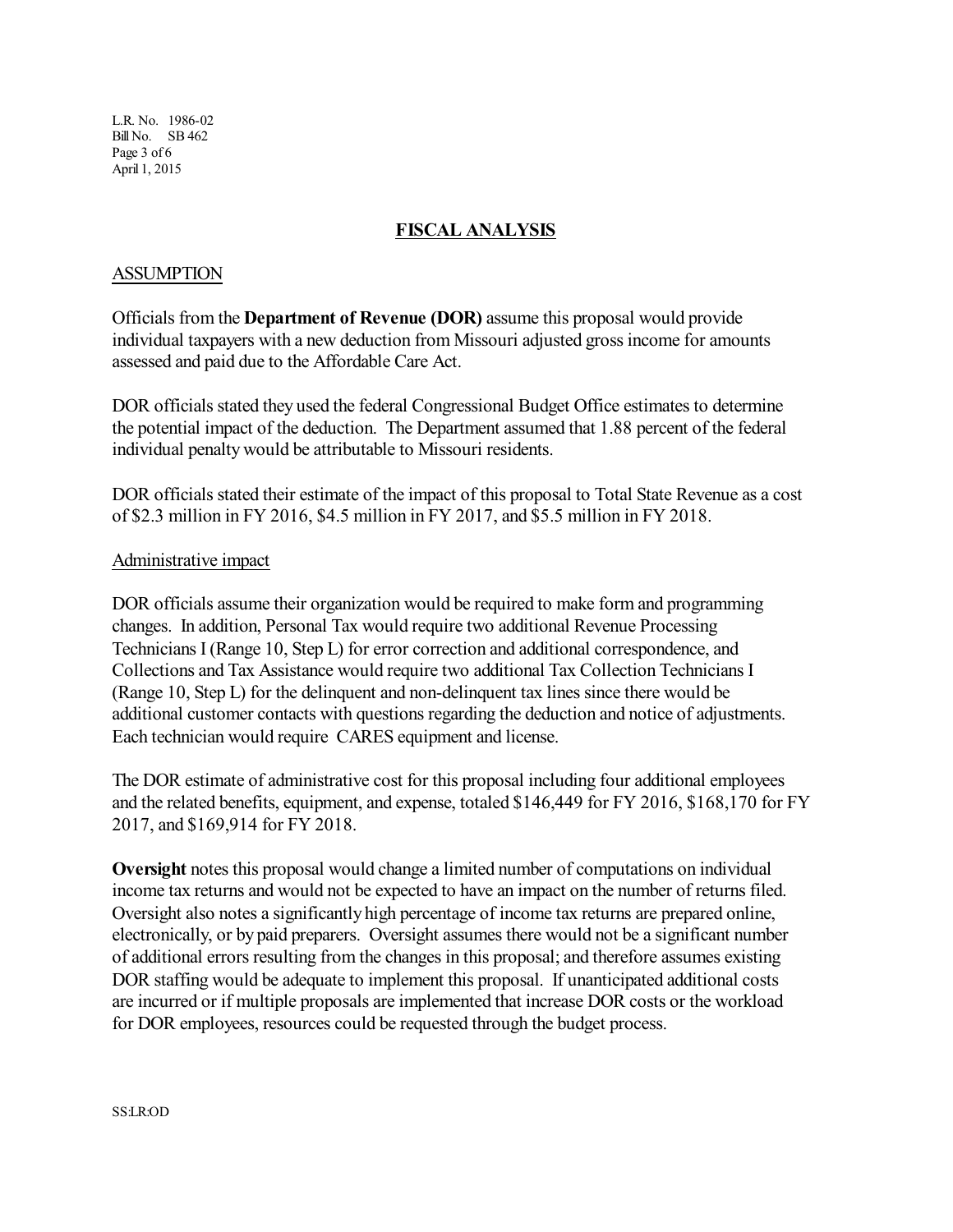L.R. No. 1986-02 BillNo. SB 462 Page 4 of 6 April 1, 2015

### ASSUMPTION (continued)

#### IT impact

DOR officials provided an estimate of the IT cost to implement this proposal of \$37,584 based on 501 hours of programming at the current state contract rate for IT services.

**Oversight** will include the DOR estimate of IT cost in this fiscal note.

Officials from the **Office of Administration - Division of Budget and Planning (BAP)** assume this proposal would allow individuals to deduct penalties assessed through the ACA, from Missouri taxable income.

BAP officials used the federal Congressional Budget Office (CBO) estimates that individuals will face penalties of \$2 billion in 2015, \$4 billion in 2016, and \$5 billion in 2017. BAP officials estimate that about 1.88% of the US population resides in MO; therefore, the estimated penalties paid byMissouri residents would be \$37.6 million, \$75.2 million, and \$94.0 million during those years.

**Oversight** used the BAP information to prepare following table of estimated individual impact of individual penalties, in millions of US dollars.

| Fiscal year | Estimated<br>Penalties | Maximum Individual<br>Tax Rate | <b>Estimated Revenue</b><br>Reduction |
|-------------|------------------------|--------------------------------|---------------------------------------|
| 2016        | \$37.6                 | $6.0\%$                        | \$2.3                                 |
| 2017        | \$75.2                 | $6.0\%$                        | \$4.5                                 |
| 2018        | \$94.0                 | $6.0\%$                        | \$5.6                                 |

**Oversight** will use these estimates of fiscal impact for this proposal.

**BAP** officials noted the federal exchanges are currently under court review and if the federal exchange subsidies are struck down, BAP would expect the number of uninsured to increase; which would in turn increase the impact on the fiscal note. BAP does not currently have a way to estimate what that additional impact may be.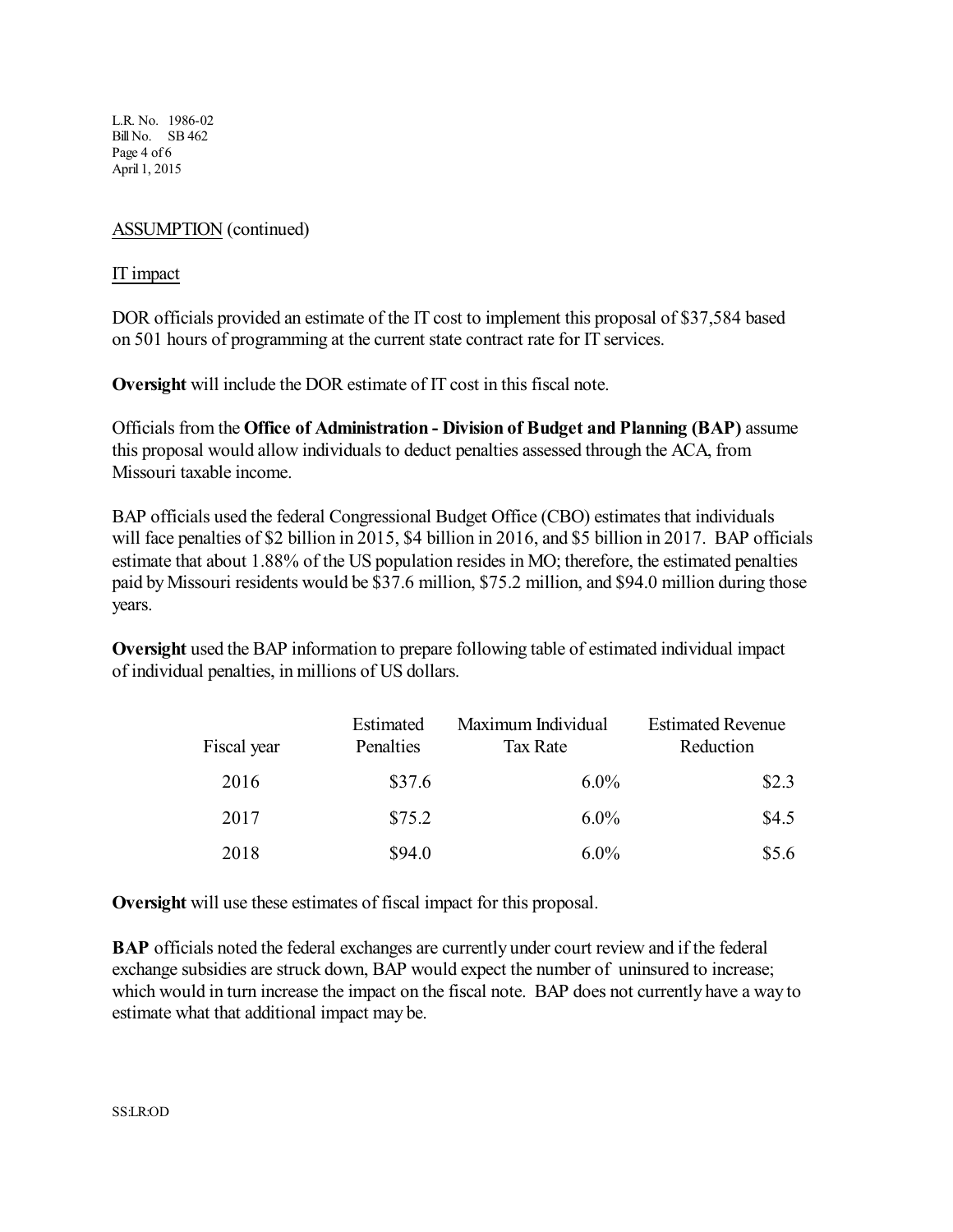L.R. No. 1986-02 BillNo. SB 462 Page 5 of 6 April 1, 2015

#### ASSUMPTION (continued)

**Oversight** does not have any independent information on the impact of the elimination of federal exchanges and will not include any fiscal impact for the potential effect of the elimination of federal exchanges.

**Oversight** also notes current law provides for the maximum individual income tax rate to be reduced provided a specific total net revenue threshold is met; Oversight has no information to determine if that threshold will be met, and will use the current maximum individual incopme tax rate for this fiscal note.

Officials from the **University of Missouri - Economic and Policy Analysis Research Center** stated they did not have the information required to prepare an estimate of the fiscal impact of this proposal.

Officials from the **Office of the Secretary of State** and the **Joint Committee on Administrative Rules** assume this proposal would have no impact on their organizations.

| <b>FISCAL IMPACT - State Government</b>                       | FY 2016<br>$(10 \text{ Mo.})$ | FY 2017          | FY 2018          |
|---------------------------------------------------------------|-------------------------------|------------------|------------------|
| <b>GENERAL REVENUE FUND</b>                                   |                               |                  |                  |
| Cost - DOR<br><b>IT System Programming</b>                    | $(\$37,584)$                  | \$0              | \$0              |
| Revenue reduction -<br>Deduction for ACA penalties            | $(\$2,300,000)$               | $(\$4,500,000)$  | $(\$5,600,000)$  |
| <b>ESTIMATED NET EFFECT ON</b><br><b>GENERAL REVENUE FUND</b> | (S2, 337, 584)                | $($ \$4,500,000) | $($ \$5,600,000) |
| FISCAL IMPACT - Local Government                              | FY 2016<br>$(10 \text{ Mo.})$ | FY 2017          | FY 2018          |
|                                                               | <u>so</u>                     | <u>\$0</u>       | <u>so</u>        |